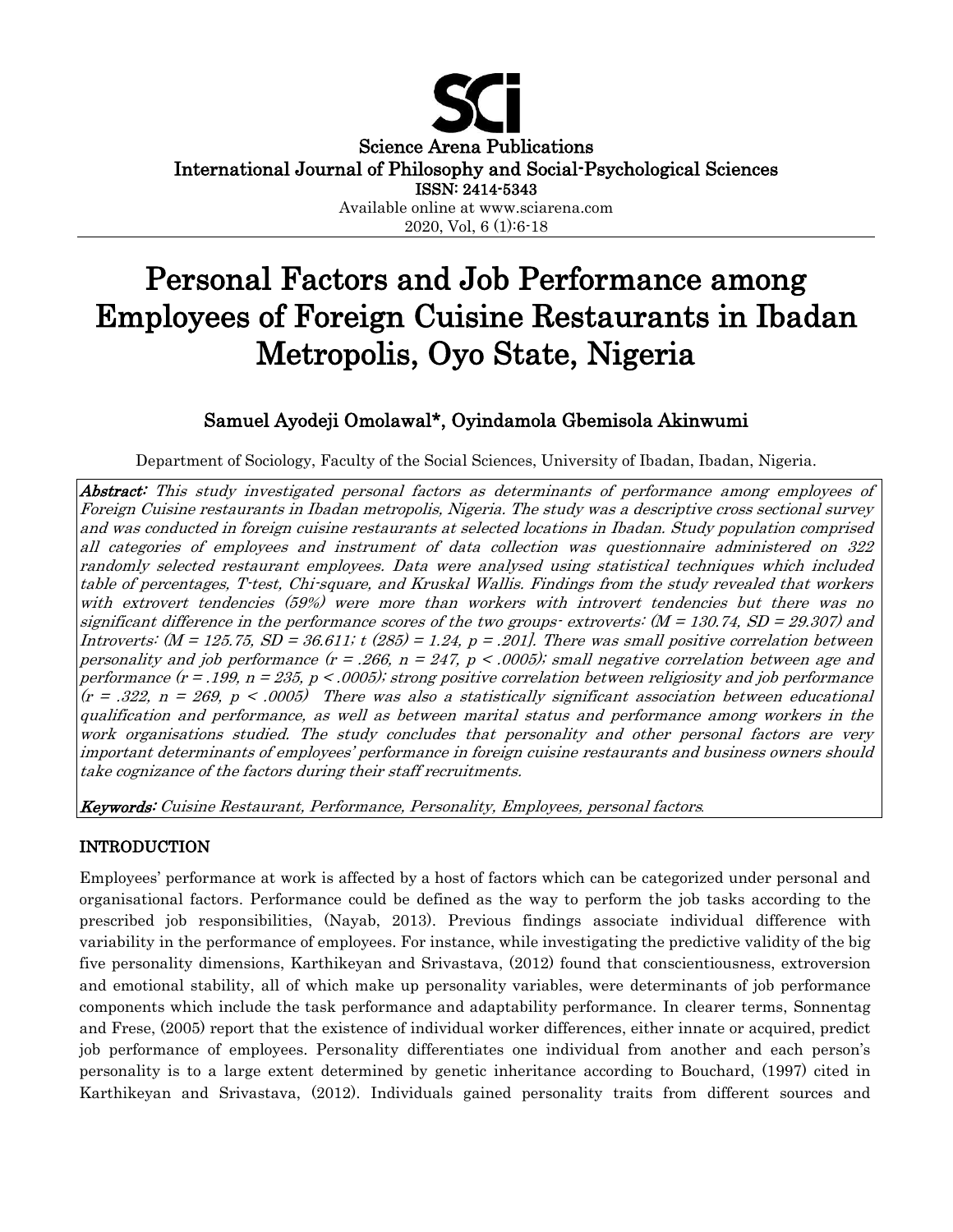irregular amount of the big five components of personality from the parents. This seemingly explains why job performance cannot be the same for everybody. Psychologists usually suggest that a person should understand his/her personality very well in order to choose a career which fits well with one's specific type of personality because there is a relationship between individual personality and job performance.

Be that as it may, leaders and as well academics in industries may find it easy to identify and control some mainstream factors mentioned above, barring individual differences among the workers which, though not usually made public, are in one way or the other playing consequential role on individual performance at work. These personal factors are not necessarily problems either in form of permanent or temporary existence, but most times constitute ascribed status of an individual which predetermines such individual's ways of behaviors, even at workplaces. In addition to the effort of psychologists to improve an uptake on the power of personality factors over job performance, other factors, like religiosity, sex and personal work experience, not captured in a myriad of studies conducted by researchers were examined in this study, therefore, expanding the frontier of knowledge as regards individual employee factors vis a vis job performance.

A lot of empirically recognized factors influencing employees' job performance are mostly extrinsic and so much effort has been dissipated in explaining how these factors – most of which are situational and contextual – govern performance of employees at workplaces. Likewise, some studies on person-specific factors of job performance have been conducted but with too little attention to the possible influence of factors beyond personality but are personal, such as personality, age, education, religiosity, sex, etc. More so, in any specific job, it is not always difficult to differentiate between high and low performers, sometimes with large ratio, (Campbell et al., 1996 cited in Sonnentag, Volmer and Spychala, 2008), subject to factors which are person specific. Furthermore, there are numerous studies on relationship between performance and individual factors, most of these studies are associated with psychologists who are reductionist, considering the fact that only personality variable and its dimensions are examined, while overlooking possible sociological factors which may have significant relationship with employee's job performance. For example, to what degree do predictors such as sex, age, personality etc influence individual performance? An extrapolation of these personal factors especially as they (and by what extent) affect performance at work is yet a less travelled road when past studies were perused.

Meanwhile, considering the little empirical investigations on personality and aspects of performance, none has been conducted while taking restaurant workers as population of study. More so, with the recently proliferating number of foreign cuisine restaurants in Ibadan, researchers have done too little to develop an uptake on the personal characterizing environment in which the workers operate. Hence, this study was intended to fill the gap by investigating the relationship between personal factors and job performance among foreign cuisine restaurants in Ibadan, Nigeria with the aim of contributing to knowledge in industrial sociology, human resource management, organisational behaviour and other relevant areas of study. The selected personal factors studied include personality, marital status, age, sex, educational qualification, and religiosity.

#### Brief Literature Review

#### Personality and its Dimensions

Studies form scholars such as Rothmann and Coetzer, (2003) have found association between personality and job performance indexes like task and creativity. The personality trait is however conceptualized in line with recommendation of Costa and McCrae, (1992) with basic five personality dimensions which include; Neuroticism, Extroversion, Openness, Agreeableness and Conscientiousness. The five factor model also referred to as non-cognitive personal traits determine to a large extent, individual job performance (McCrae and Costa, 1989; Sonnentag, et al., 2008)

It is however important to underscore the genetic basis of the five personality factors as they are mostly biologically transferred to individuals. Each of the personality variables is discussed as follows.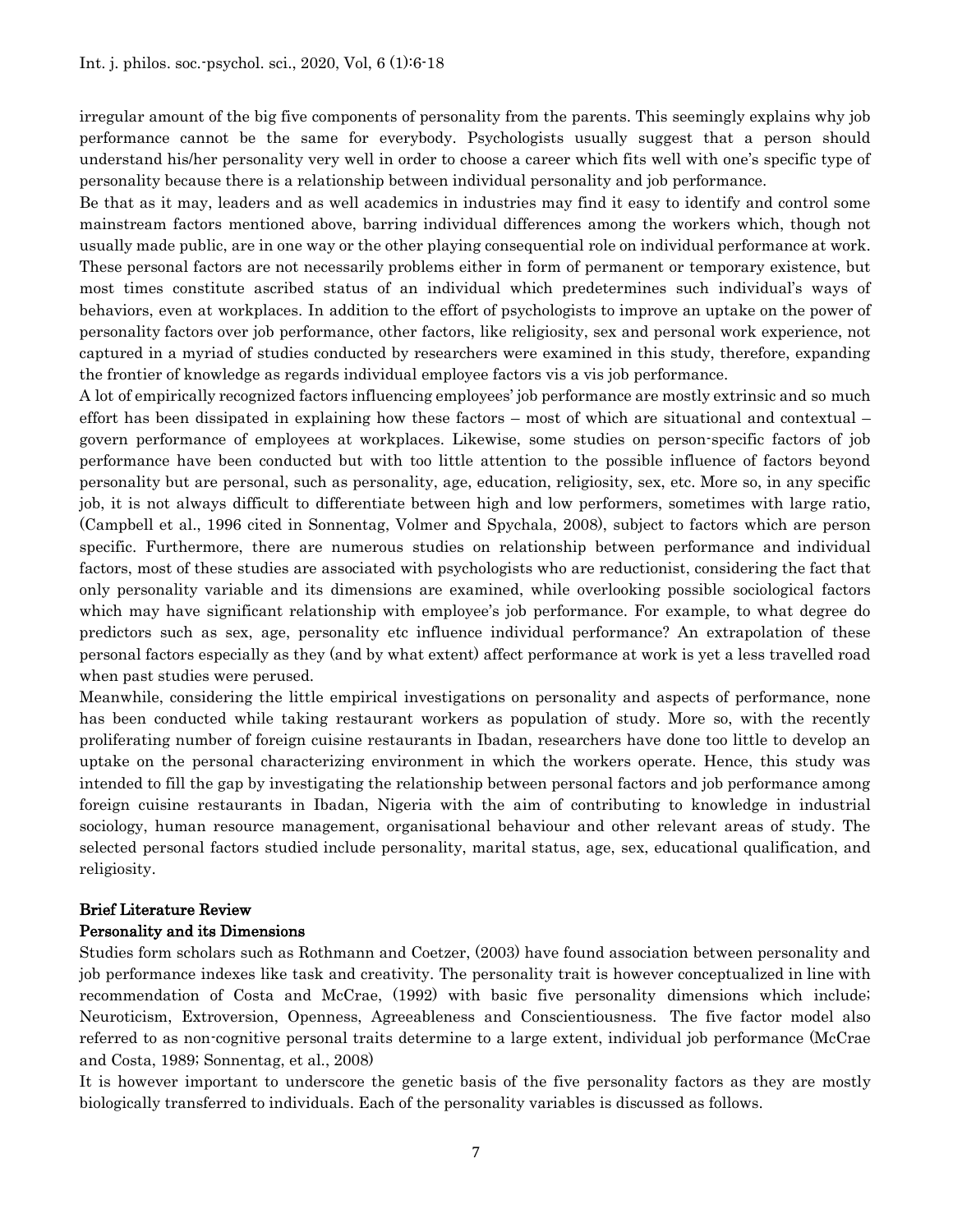Int. j. philos. soc.-psychol. sci., 2020, Vol, 6 (1):6-18

a. Neuroticism This is a feature of every personality indicated by tendency to exhibit feelings like fear, anger, disgust etc. While it is normal for every human being to possess this characteristic, people with plenty dose of it are prone to mental issues. Thus, aggressiveness, a sign of uncontrolled impulses and failure to contain stress becomes a habit. Meanwhile, individuals with politeness and above all, emotional stability, do have a very low amount of neuroticism in them with a tendency to behave more objectively, (Sonnentag, et al., 2008). Accordingly, knowledge of this about human beings constituting workforce in an organisation is an impetus to find out how much of this is present in individuals and more importantly, to determine its influence on individual worker's job performance. Hormann and Maschke, (1996) have discovered neuroticism as a predictor of job performance in organisations, while Judge, Higgins, Thoresen and Barrick (1999) and Rothmann and Coetzer, (2003) reported the inverse relationship neuroticism has with job performance. Thus, employees who tend towards being neurotic (in other words, who tend to have irrational ideas, unable to control their impulses, and less able to cope with stress) perform worse and are not creative compared to those who are emotionally stable.

b. extroversion- This is characterized by sociability, firmness, willpower and defectiveness, (Sonnentag, et al., 2008). People known for extrovert tendencies can be supercilious, full of energy and optimistic. But the opposite of this nature in individuals makes them reserved but not necessarily unfriendly, autonomous rather than pawns, balance-paced rather than being tardy. These are referred to as introverts. Extroversion as a factor is a determinant of job performance established by Bing and Lounsbury, (2000) as the appropriateness of each is well seen in front-desk jobs and leadership roles in organisations.

c. Openness to Experience<sup>-</sup> This is an attribute that describes an individual with creativity, flexibility, risktaking, (Sonnentag, et al., 2008). People with this feature are change agents, receptive to new ideas, curious, empathetic, sensitive and can be sagacious in their relationship with things around them, (Rothmann and Coetzer, 2003). Therefore, workers found at the otherwise extreme of this scale can be conservative in nature. Hence, with the kind of relationship Openness to Experience has with success, individuals with this characteristic are adaptive to change. But, the obverse is the case where scholars such as Johnson, (1997) reported that the variable in question has nothing to do with employees' success.

c. Agreeableness- This however describes persons that are cool and calm, cooperative, likable and kind, (Sonnentag, et al., 2008). If this character is present in an individual, then such will record very high contextual performance from being altruistic, rendering help to other workers with a signal of weakness on their job. The reverse of this character can be deciphered in an egocentric worker with strong intent for unhealthy rivalry, antagonism etc. rather than being supportive in a teamwork. This trait, according to Judge et al., (1999) makes teamwork and customer service job a success for workers.

d. Conscientiousness- This is a person's level of being disciplined, ambitious, orderly and persevering. Empirical evidence is assertive of relationship between personality features and job performance, (Sonnentag, 2008). In the words of Barrick and Mount, (1993), conscientiousness as a part of personality dimension is equal to self- control and having a tendency of being able to oversee and involve in activities going on within one's jurisdiction. This purposeful and resilient character makes an individual a responsible worker who makes sure all "I's" are dotted and "T's" dotted. A high dosage of this trait can be seen in a person's workaholic nature, overdo in neatness and excessive fastidiousness. With an established association between conscientiousness and job performance, scholars assert that independence and goal setting have control over conscientiousness and job performance. Rothman and Coetzer, (2003) concluded from their study that conscientious workers are capable of performing better at work than less conscientious workers.

Furthermore, the difference between man and woman with their respective gender gives rise to unique function and performance in most tasks if not all. Other scholars argue that that women tend more often than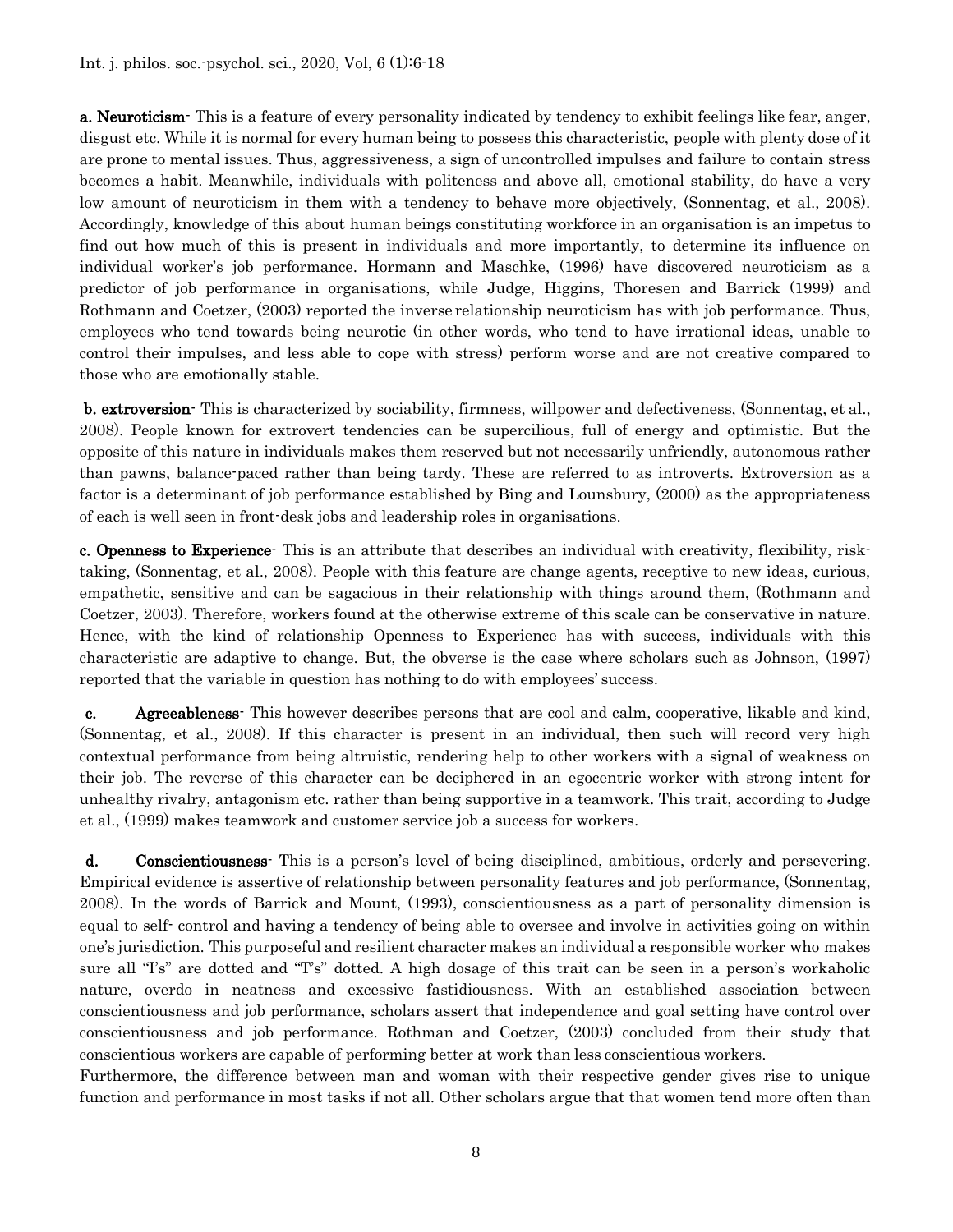the male counterparts, to be committed to work and this transforms to better performance unlike men. This however is not to overlook Kimmel, (2000) with a finding that there is no difference between both sexes so far what is recently obtained is gender convergence rather than gender divergence. Meanwhile, more studies such as that of Kotur and Anbazhagan, (2015) agree to the difference in job performance between male and female with a conclusion that female workers are more productive than the male workers.

According to Padmanabhan and Magesh, (2016), single workers tend to perform better than married workers due to the fact that they have less commitment towards their family as well as other circumstances when compared to the married employees. Job experience is a factor empirically linked to job performance as a formidable determinant by many studies such as the one conducted by Hunter and Hunter, (1984). Meanwhile, McDaniel et al., (1988) introduced age, job complexity and type of performance as mediators. A basic factor considered for recruiting a successful candidate by most organisations is work experience. Work experience can be regarded as any experience, skills, or knowledge which people gain while working in a particular occupation. From the definition, work experience does not refer to just the years worked but as well as the the skills acquired as a result of working in a particular occupation which may be relevant for future career pursuit. This is premised on the guarantee that an equivalent work experience can contribute to job performance for a worker and this eventually promotes overall performance of a company.

Besides, while arguing in favour of work experience, Soekarno, (1997), asserts that, for one thing, trust is built in any employee with prior job experience. For another is authority in carrying out a specific job on which relevant past work experience is an antecedence. In addition to these, prior job knowledge and skill make task execution less challenging while at the same time shortens the time space for promotion with more income as its attendant reward.

#### Methodology

The study was conducted in Ibadan, Nigeria. It is an ancient city characterized by modern life style partly because it is the administrative headquarters of Oyo state in the Southwest Nigeria where the Yoruba people dominate. Also, it is the largest city in Nigeria with over 3 million population. Accordingly, Ibadan is a center of attraction to foreign nationals with the status of international students and many investors with several industries in which different nationalities work. Therefore, the presence of many foreign cuisine restaurants is not a surprise. The restaurants are strategically located in different areas within the city. These areas where the study was conducted included Iwo Road, Dugbe, Mokola, Challenge, Ring Road, Oluyole, UI/Agbowo and Bodija. Restaurants found within the adumbrated areas served as data collection points. The population for this study included employees of foreign cuisine restaurants with their various roles such as Chefs, Waiters/Waitresses, Cleaners, Security workers, Directors and Managers. Cochran's (1977) sample size formula was used to calculate the sample size of 384 workers. Because the restaurants were more similar than different in the services rendered to customers, some of them were purposively selected for the research. A survey was designed based on the use of questionnaire which was designed in open and close ended question format to elicit data from the respondents. Meanwhile, question items prepared in Likert scale format to measure variables such as job performance were included. Contextual, adaptive and task dimensions of job performance were measured by adopting and adapting measuring scales from past studies of Williams and Anderson, (1991). Personality variable was measured by adopting Cattell and Mead's (2008) measurement. The data collected from the field through the survey was analyzed using statistical techniques which include table of percentages, T-test, Chi-square, and Kruskal Wallis where necessary, in order to draw inferences and conclusion from the study. Analyses were done at univariate, bi-variate and multi-variate levels. The study exercise was conducted in line with the ethics of research in social sciences in areas such as informed consent, privacy, confidentiality, malfeasance and others.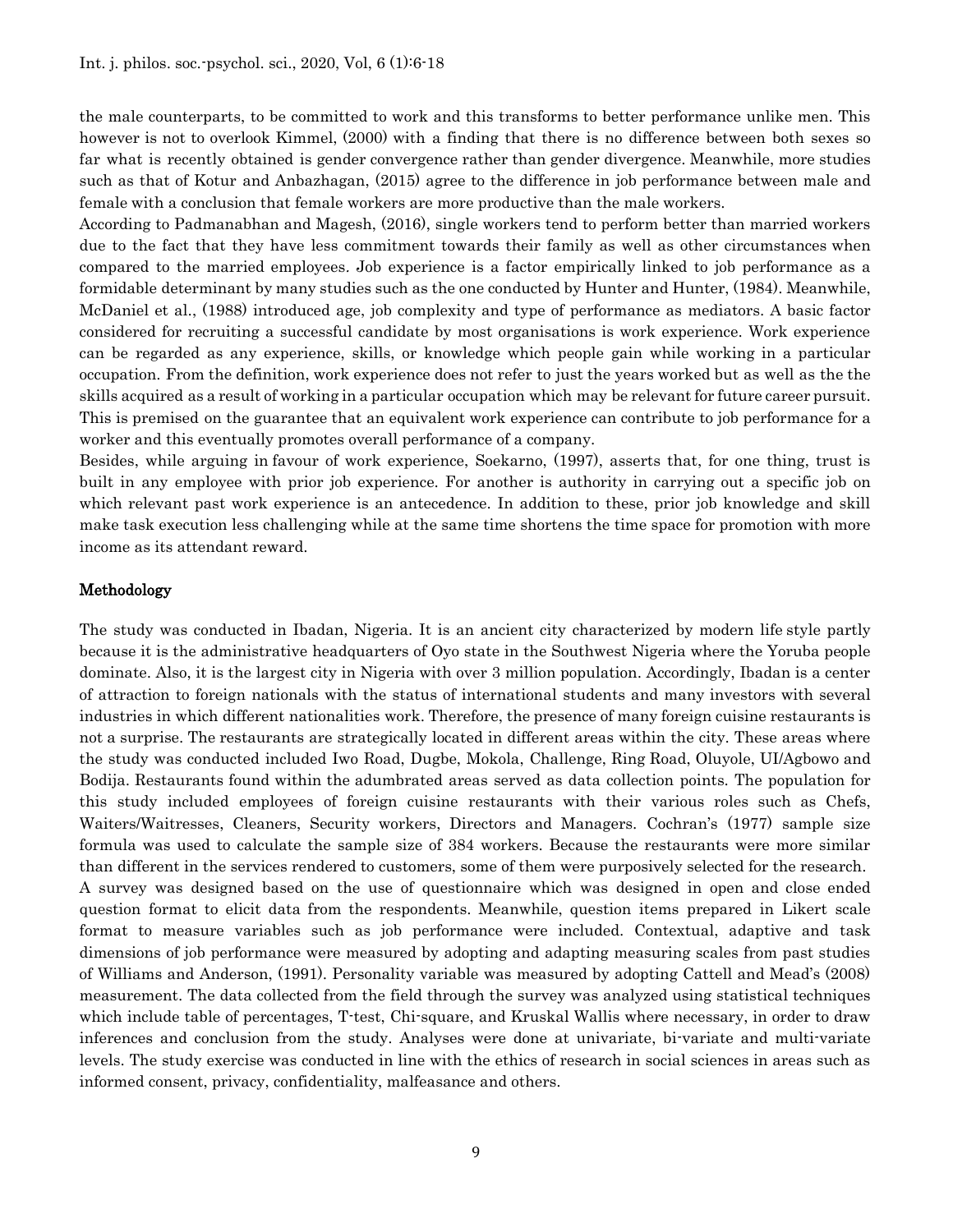## Findings and Discussions

#### Brief Socio-demographic characteristics of the Respondents

A total of 322 copies of the study questionnaire were analysed. In terms of socio-demographic characteristics of the respondents, most workers in the restaurants were about 25 years of age. This is an indication that most workers in the foreign cuisine restaurants were young and this is why the mean age derived is 24.71. In terms of sex distribution, the females constituted the majority of the workers with 68% while the male employees (32%) were just about half of the female population. It can be suggested that restaurant workers were dominated by females. Most of the workers were Christians with 63.7% while Muslim workers were just 35.1%. This shows that Muslims are less likely to be found in restaurants as workers probably because of the Islamic doctrine of avoiding any public platform that could expose female sex to open contact with males. The single ladies were the majority of the foreign cuisine restaurant workers (72%). Regarding the length of service, most respondents (45.3%) were in their first six months of service in the workplace and most workers were working as Chefs (31.4%). The educational background of almost half of the workers (48.4) was national diploma qualification, indicating a fairly high level of educational attainment among the respondents.

### Findings

In this section, results on personality with its influence on the job performance of the respondents are presented. The personality variable is operationalized with the measure of the popular big five dimensions of personality which include neuroticism, extroversion, openness, agreeableness and conscientiousness (McCrae and Costa, 1997). Meanwhile, job performance variable is evaluated on dimensions of task, contextual and adaptive performance of the respondents. More so, there are additional tale results included in this section which equally show correlation between personal factors and job performance of the foreign cuisine restaurants. This section starts with a result obtained while examining the correlation between personality and job performance.

| Table 1: Spearman Rank Order Correlation between Personality and Performance Measures among the |  |  |  |  |  |
|-------------------------------------------------------------------------------------------------|--|--|--|--|--|
|                                                                                                 |  |  |  |  |  |

| Respondents |  |
|-------------|--|
|-------------|--|

| Statistic  | Variable          | Correlation Coefficient | Personality<br>Score | Performance<br>Score |
|------------|-------------------|-------------------------|----------------------|----------------------|
| Spearman's | Total Personality | Correlation Coefficient |                      | $**$<br>.266         |
| Rho        | Score             | $Sig. (2-tailed)$       |                      | .000                 |
|            |                   | N                       |                      | 247                  |
|            | Total             | Correlation Coefficient | $**$<br>.266         |                      |
|            | Performance       | $Sig. (2-tailed)$       | .000                 |                      |
|            | Score             | N                       | 247                  |                      |

\*\*. Correlation is significant at the 0.01 level (2-tailed).

The study examined the relationship between individual personality (using the big five personality traits) and performance (where task, contextual and adaptive dimension scales were used) with the aid of spearman rank order correlation coefficient. The result, as indicated in the above table shows a small positive correlation between the two variables  $[r = .266, n = 247, p < .0005]$ .

Another variable which is considered personal to a worker and with possibility of determining job performance in the workplace is age. Thus, in order to assess the correlation between age and job performance of the restaurant workers, the spearman rank order correlation statistical tool was performed and the following result obtained.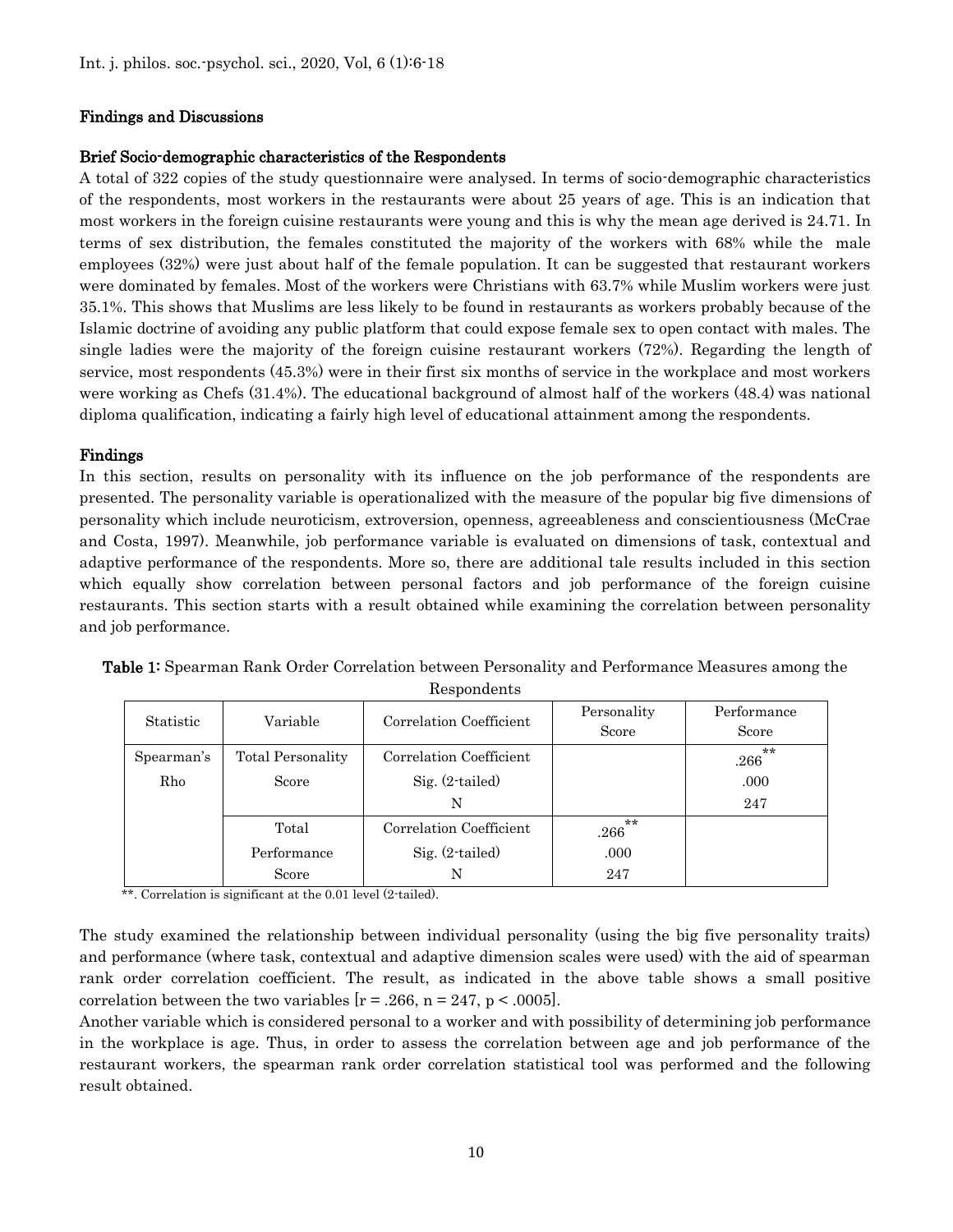| Statistic      | Variable    | Correlation Coefficient | Age                    | Performance Score      |
|----------------|-------------|-------------------------|------------------------|------------------------|
| Spearman's rho | Age         | Correlation Coefficient |                        | $\star\star$<br>$-199$ |
|                |             | $Sig. (2-tailed)$       |                        | .002                   |
|                |             | N                       |                        | 235                    |
|                | Performance | Correlation Coefficient | $\star\star$<br>$-199$ |                        |
|                | Score       | Sig. (2-tailed)         | .002                   |                        |
|                |             | N                       | 235                    |                        |

Table 2: Spearman Rank Order Correlation between Age and Performance Measures among the Respondents

\*\*. Correlation is significant at the 0.01 level (2-tailed).

The relationship between age and performance was examined using the spearman rank order correlation coefficient. This result, as indicated in the above table shows a small negative correlation between the two variables  $[r = .199, n = 235, p < .0005]$ , with increase in the age associated with decrease in performance. Apart from examining the variance of scores of respondents to test correlation between personality and job performance, the respondents were also classified into their behavioural tendencies towards extrovert and introvert personalities. The result on this is presented in the figure below.





The distribution of the respondents regarding personality as indicated above indicates that those with more extrovert tendencies (59%) were relatively more than workers with more introvert (41%) personality traits. Therefore, workers in the restaurants are likely to be extroverts. In order to statistically test the significance of difference between the proportions of the two sets of the traits, a one-sample T-test was conducted and the following result was obtained.

The table below depicts the result obtained while investigating if the difference in the number of extroverts relative to introverts was statistically significant. Thus, a one-sample t-test was conducted and the following result acquired.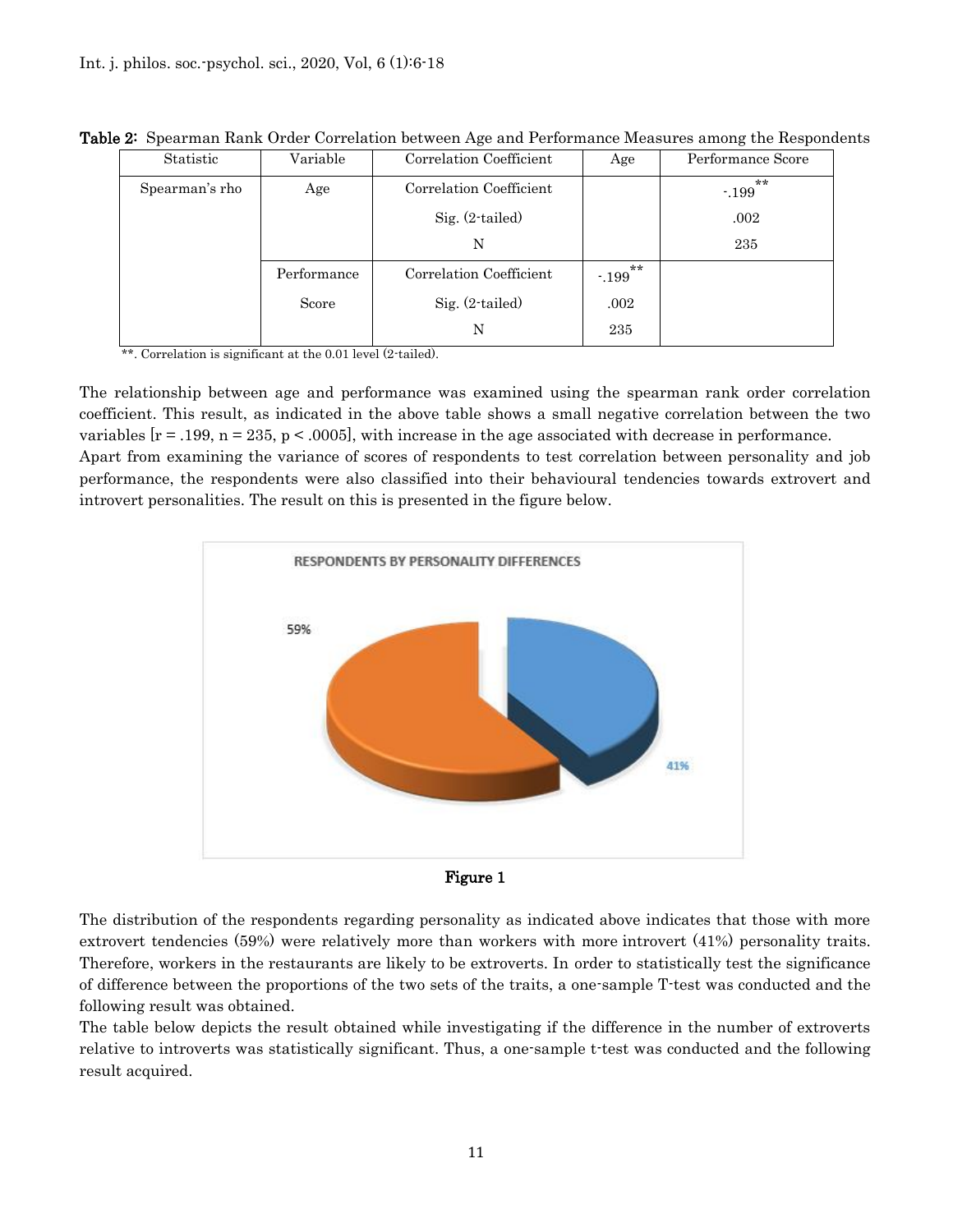| <b>One-Sample Statistics</b>                   |                  |     |                        |                 |                                              |       |  |  |  |
|------------------------------------------------|------------------|-----|------------------------|-----------------|----------------------------------------------|-------|--|--|--|
| Std. Deviation<br>N<br>Mean<br>Std. Error mean |                  |     |                        |                 |                                              |       |  |  |  |
| Introvert/Extrovert<br>Identification          | 322              |     | 1.59                   | .493            | .027                                         |       |  |  |  |
| One-Sample Test                                |                  |     |                        |                 |                                              |       |  |  |  |
|                                                | Test Value $= 0$ |     |                        |                 |                                              |       |  |  |  |
|                                                | t.               | Df  | Sig. $(2 -$<br>tailed) | Mean Difference | 95% Confidence Interval of the<br>Difference |       |  |  |  |
|                                                |                  |     |                        |                 | Lower                                        | Upper |  |  |  |
| Introvert/Extrovert<br>Identification          | 57.924           | 321 | .000                   | 1.590           | 1.54                                         | 1.64  |  |  |  |

| Table 3: One Sample T. test of Difference between Extrovert and Introvert Respondents |
|---------------------------------------------------------------------------------------|
|---------------------------------------------------------------------------------------|

The above table with associated  $p(0.000) < 0.05$  significant level indicates that the statistical proportional difference between extrovert workers and the proportion of the introverts is significant. The ratio of the two sets shows that in every five restaurant employees, about three of them were extroverts.

Meanwhile, in order to test the difference in the performance of the respondents based on the two personality groups they are categorized, an independent sample t-test statistical tool was employed and the table result obtained is presented as follows:

|                                    | muroverus                            |                                                   |      |             |                                 |                        |                    |                              |          |                                                    |
|------------------------------------|--------------------------------------|---------------------------------------------------|------|-------------|---------------------------------|------------------------|--------------------|------------------------------|----------|----------------------------------------------------|
|                                    | <b>Group Statistics</b>              |                                                   |      |             |                                 |                        |                    |                              |          |                                                    |
|                                    |                                      | Introvert/Extrovert<br>identification             |      | $\mathbf N$ | Mean                            | Std. Deviation         |                    | Std. Error Mean              |          |                                                    |
| Total Performance<br>Score         |                                      | Introvert                                         |      | 124         | 130.74                          | 29.307                 |                    | 2.632                        |          |                                                    |
|                                    |                                      | Extrovert                                         |      | 163         | 125.75                          | 36.611                 |                    |                              | 2.868    |                                                    |
|                                    |                                      |                                                   |      |             | <b>Independent Samples Test</b> |                        |                    |                              |          |                                                    |
|                                    |                                      | Levene's Test for<br><b>Equality of Variances</b> |      |             |                                 |                        |                    | t-test for Equality of Means |          |                                                    |
|                                    |                                      | $\mathbf F$                                       | Sig. | T           | Df                              | Sig. $(2 -$<br>tailed) | Mean<br>Difference | Std. Error<br>Difference     |          | 95%<br>Confidence<br>Interval of the<br>Difference |
|                                    |                                      |                                                   |      |             |                                 |                        |                    |                              | Lower    | Upper                                              |
| Total<br>Perfor-<br>mance<br>Score | Equal<br>variances<br>assumed        | 22.600                                            |      | .000 1.244  | 285                             | .215                   | 4.987              | 4.010                        | $-2.906$ | 12.881                                             |
|                                    | Equal<br>variances<br>not<br>assumed |                                                   |      |             | 1.281 284.239                   | .201                   | 4.987              | 3.892                        | $-2.674$ | 12.649                                             |

Table 4: Independent Sample T-Test Result of the Difference in the Job Performance for Extroverts and Introverts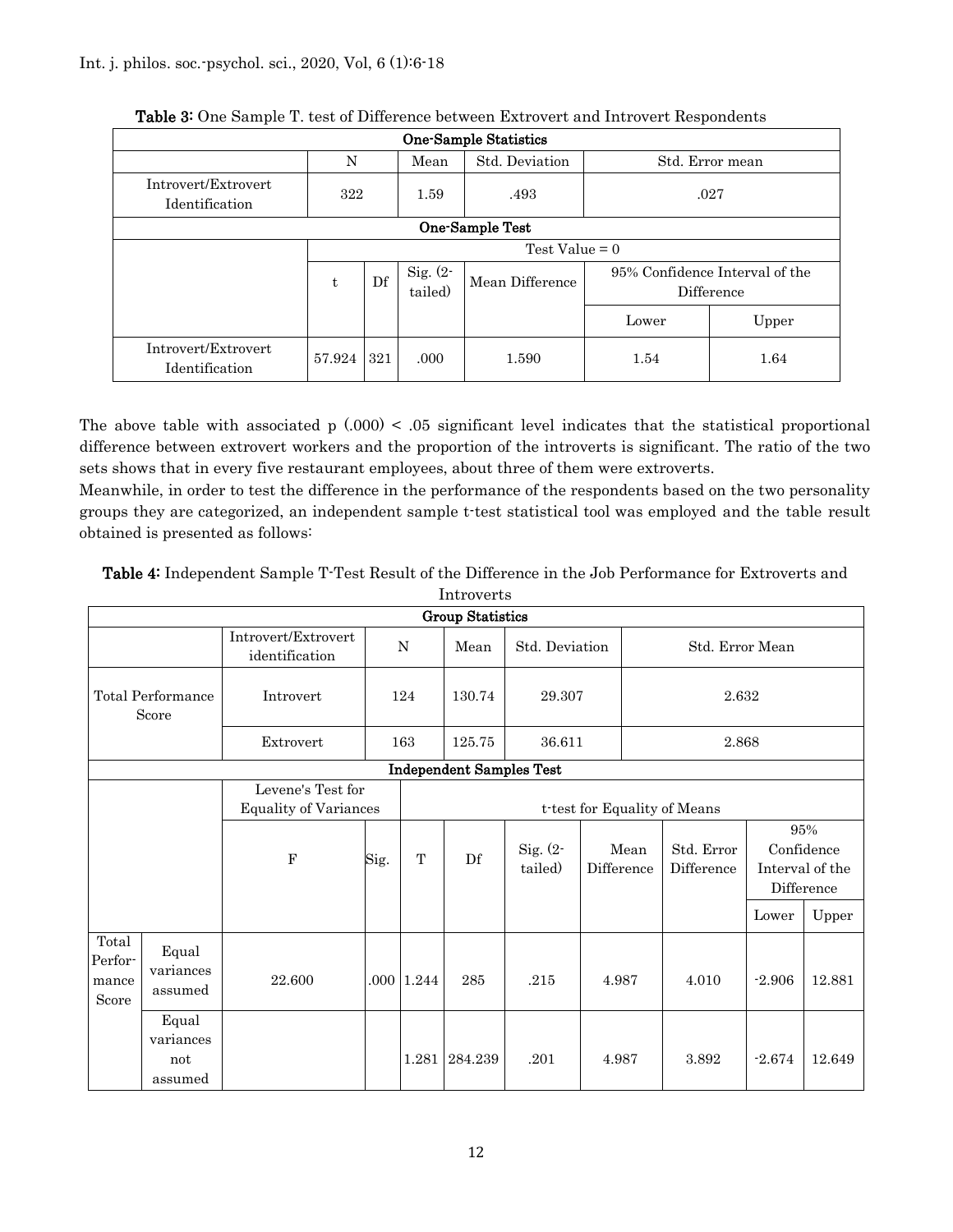To compare the performance scores for extroverts and introverts, an independent sample t-test was conducted with  $(M = 130.74, SD = 29.307)$  and Introverts  $[M = 125.75, SD = 36.611$ ; t  $(285) = 1.24, p = .201$ . There was no significant difference in the scores of the two groups.

The remaining tables for this section present the results of test of association between other personal characteristics (age, education, job position, marital status, religiosity) and job performance of the respondents. The test was done using chi-square statistical tool.

| Variable           | Attributes                | Low   | Average | High   | Total  |
|--------------------|---------------------------|-------|---------|--------|--------|
| Age of respondents | $\mathopen{<}$ = 25 years | 36    | 49      | 56     | 141    |
|                    |                           | 25.5% | 34.8%   | 39.7%  | 100.0% |
|                    | $> 25 - 30$ years         | 31    | 34      | 10     | 75     |
|                    |                           | 41.3% | 45.3%   | 13.3%  | 100.0% |
|                    |                           | 2     | 7       | 10     | 19     |
|                    | $>$ 30 years              | 10.5% | 36.8%   | 52.6%  | 100.0% |
| Total              | 69                        | 90    | 76      | 235    |        |
|                    | 29.4%                     | 38.3% | 32.3%   | 100.0% |        |

Table 5: Chi-square Test of Association between Age of the Respondents and Performance

## $X^2 = 21.273$ , p (.000)

Since the chi-square value is 21.273 with associated p  $(.000) < .05$  significance level, the result is significant. This means there was a statistical significant association between age of respondents

and performance. This result gives credence to the correlations results (table 2) obtained for age and performance. This brings up the assertion that as restaurant workers age, performance tends to decrease. In order to ascertain the relationship between educational qualification and job performance of the restaurant

workers, chi-square statistical analysis was administered and the following shows the result obtained.

| Variable  | Attributes       | Performance    | Total   |       |        |
|-----------|------------------|----------------|---------|-------|--------|
|           |                  | Low            | Average | High  |        |
| Education | Pry/Vocational   | 05             | 13      | 16    | 34     |
|           |                  | 14.7%          | 38.2%   | 47.1% | 100.0% |
|           | <b>OND/NCE</b>   | 49             | 46      | 38    | 133    |
|           |                  | 36.8%          | 34.6%   | 28.6% | 100.0% |
|           | HND/First degree | $\overline{2}$ | 11      | 19    | 32     |
|           |                  | 6.3%           | 34.4%   | 59.4% | 100.0% |
|           | PG/Professional  | 33             | 28      | 13    | 74     |
|           |                  | 44.6%          | 37.8%   | 17.6% | 100.0% |
|           | Total            | 89             | 98      | 86    | 273    |
|           |                  | 32.6%          | 35.9%   | 31.5% | 100.0% |

Table 6: Chi-square Result of the Respondents' Educational Qualification by Performance

# $X^2$  = 29.796, p (.000)

Since the chi-square value is 29.796 with associated p  $(.000) < .05$  significance level, the result is significant. Hence, there was a statistically significant association between educational qualification of respondents and performance. From the above cross tabulation result, the number of high performing workers were mostly Higher National Diploma/First degree holders. This brings a suggestion that university graduates were performing in the restaurant work than lower educationally qualified workers.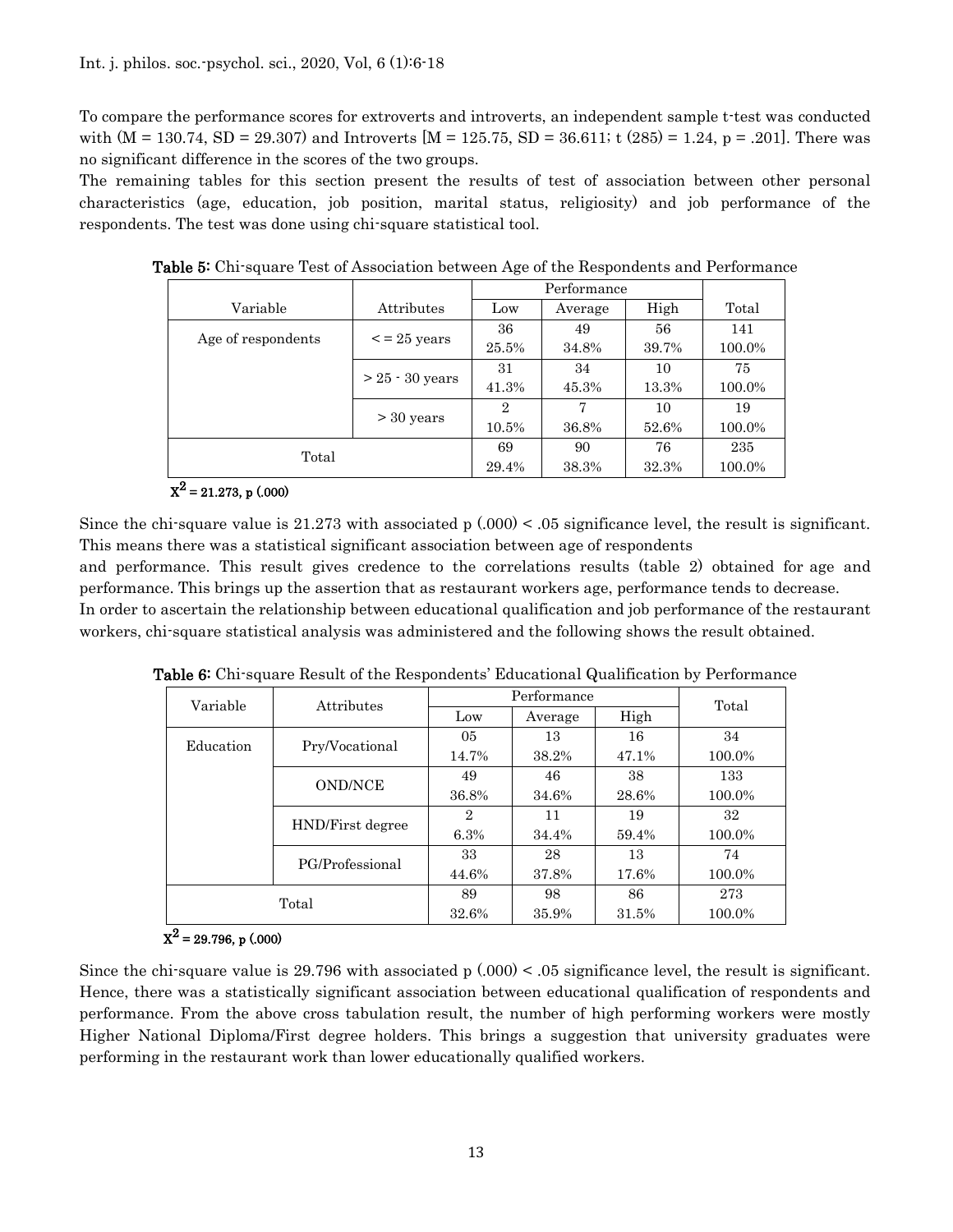| Variable | Attributes                |       | Total   |       |        |
|----------|---------------------------|-------|---------|-------|--------|
|          |                           | Low   | Average |       |        |
| Position | Chef                      | 23    | 36      | 25    | 84     |
|          |                           | 27.4% | 42.9%   | 29.8% | 100.0% |
|          | Waiter/tress              | 49    | 6       | 21    | 76     |
|          |                           | 64.5% | 7.9%    | 27.6% | 100.0% |
|          | <b>Executive Officers</b> | 13    | 56      | 27    | 96     |
|          |                           | 13.5% | 58.3%   | 28.1% | 100.0% |
|          | Security/Cleaners         | 11    | 7       | 13    | 31     |
|          |                           |       | 22.6%   | 41.9% | 100.0% |
| Total    |                           | 96    | 105     | 86    | 287    |
|          |                           | 33.4% | 36.6%   | 30.0% | 100.0% |

Table 7: Chi-square Test of Association between Job Position and Performance of the Respondents

## $X^2$  = 68.012, p (.000)

Since the chi-square value is  $68.012$  with associated p  $(.000) < .05$  significance level, the result is significant. Hence, there was a statistically significant association between job position of respondents and performance. Looking at the cross-tab result, the security/cleaning officers (41.9%) were the most performing staff in the restaurants.

Table 8: Chi-square Test of Association between Marital Status and Performance of the Respondents

| Variable | Attributes | Performance | Total   |       |        |
|----------|------------|-------------|---------|-------|--------|
|          |            | Low         | Average | High  |        |
| Marital  | Single     | 68          | 62      | 72    | 202    |
|          |            | 33.7%       | 30.7%   | 35.6% | 100.0% |
|          | Married    | 21          | 43      | 14    | 78     |
|          |            | 26.9%       | 55.1%   | 17.9% | 100.0% |
|          | Total      | 89          | 105     | 86    | 280    |
|          |            | 31.8%       | 37.5%   | 30.7% | 100.0% |

 $X^2$  = 15.500, p (.000)

Since the chi-square value is 15.500 with an associated p  $(.000) < .05$  significance level, the result is significant. Therefore, there was a statistically significant association between marital status and performance of the respondents. More so, the result indicates that the proportion of high performing single workers (35.6%) is significantly higher than the married counterparts (19.9%). The conclusion here is that single workers were performing better than the married workers in the restaurants.

The study also investigated the effect of religiosity and the religious affiliation of the respondents on the performance. To achieve this, both parametric and non-parametric statistical tools were employed. Below is the result acquired from the correlation analysis between religiosity and job performance.

Table 9: Correlation result between Religiosity and Job Performance

| Variables                                                               | <b>Statistics</b> | <b>Total Religiosity</b><br>Score | Total Performance Score             |
|-------------------------------------------------------------------------|-------------------|-----------------------------------|-------------------------------------|
| <b>Total Religiosity Score</b><br>Correlation<br>$Sig. (2-tailed)$<br>N | Pearson           |                                   | $\star\star$<br>.332<br>.000<br>269 |
| Total Performance Score Pearson Correlation<br>$Sig. (2-tailed)$        |                   | $**$<br>.332                      |                                     |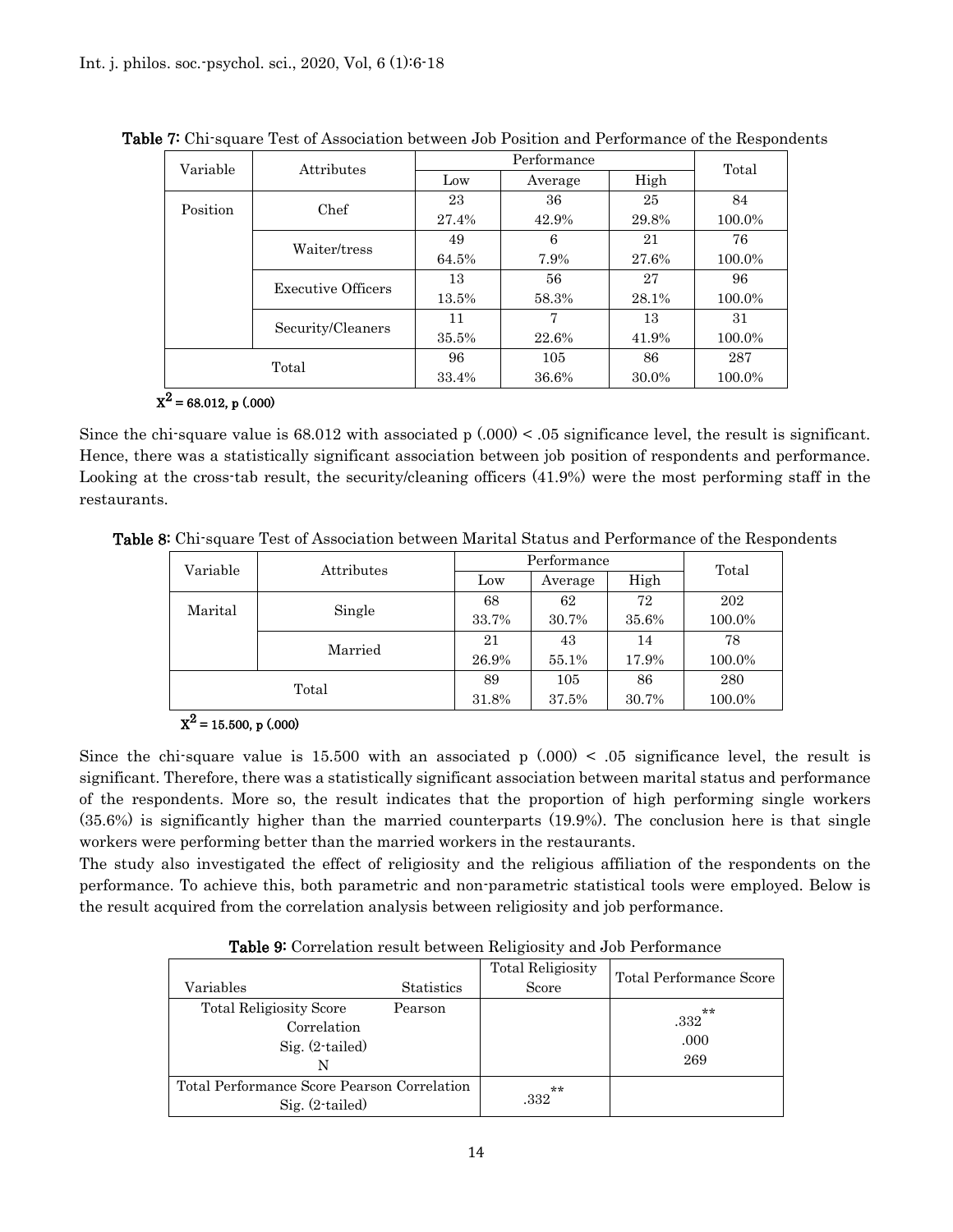| . .<br>$\overline{\phantom{a}}$ | .000      |  |
|---------------------------------|-----------|--|
|                                 | ec<br>409 |  |

\*\*. Correlation is significant at the 0.01 level (2-tailed).

The correlation result between religiosity and job performance was examined using the Pearson productmoment correlation coefficient. The result, as presented above shows that there was a strong positive correlation between religiosity and job performance  $[r = .322, n = 269, p < .0005]$  with high levels or religiosity associated with high level of job performance.

The table below presents the chi-square test result which examined the possibility of association between respondents' religiosity categorized into three levels in order of scores obtained and the job performance levels.

|  |  |  | Table 10: Chi-square Association Result between Level of Religiosity and Job Performance of the Respondents |  |  |
|--|--|--|-------------------------------------------------------------------------------------------------------------|--|--|
|--|--|--|-------------------------------------------------------------------------------------------------------------|--|--|

| Variable           | Attributes          | Job Performance Levels |         |       | Total  |
|--------------------|---------------------|------------------------|---------|-------|--------|
|                    |                     | Low                    | Average | High  |        |
| Religiosity Levels | Less Religious      | 34                     | 56      | 11    | 101    |
|                    |                     | 33.7%                  | 55.4%   | 10.9% | 100.0% |
|                    | Averagely Religious | 29                     | 21      | 24    | 74     |
|                    |                     | 39.2%                  | 28.4%   | 32.4% | 100.0% |
|                    | Highly Religious    | 32                     | 27      | 35    | 94     |
|                    |                     | 34.0%                  | 28.7%   | 37.2% | 100.0% |
| Total              |                     | 95                     | 104     | 70    | 269    |
|                    |                     | 35.3%                  | 38.7%   | 26.0% | 100.0% |

 $X^2$  = 26.816 p (.000)

Since the chi-square value is  $26.816$  while p  $(.000) < .05$  significant level, the result is significant. Hence, there was an association between religiosity and job performance of the respondents. This means that the ratios of the religiosity levels are significantly different from one another considering job performance. From the table, the percentage of the less religious in the column of "high performance" (10.9%) is the smallest. The averagely religious workers constitute about 32.4% in the high-performance column. Meanwhile, the highly religious workers have about 37.2% of those with high performance. Therefore, it can be concluded that the more religious a restaurant worker is, the higher his/her job performance. To confirm the veracity of the result and conclusion stated above, a test of significant differences in the mean scores on the job performance across the three levels religiosity was conducted using Kruskal Wallis statistical tool. The result is presented as follows.

Table 11: Kruskal-Wallis Test Difference on Job Performance for the Levels of Religiosity

|                            | <b>Total Religiosity Score</b> | N   | Mean Rank | <b>Test Statistics</b> |                |             |
|----------------------------|--------------------------------|-----|-----------|------------------------|----------------|-------------|
| Dependent Variable         |                                |     |           | Chi-Square             | df             | Asymp. Sig. |
| Total Performance<br>Score | Less Religious                 | 101 | 114.41    | 13.172                 | $\overline{2}$ | .001        |
|                            | Averagely                      | 74  | 138.24    |                        |                |             |
|                            | <b>Highly Religious</b>        | 94  | 154.58    |                        |                |             |
|                            | Total                          | 269 |           |                        |                |             |

Since the  $p(0.001)$  < .05 alpha level, the result is significant. This means that there is a statistically significant difference in the job performance scores across the three levels of religiosity. The inspection of the "Mean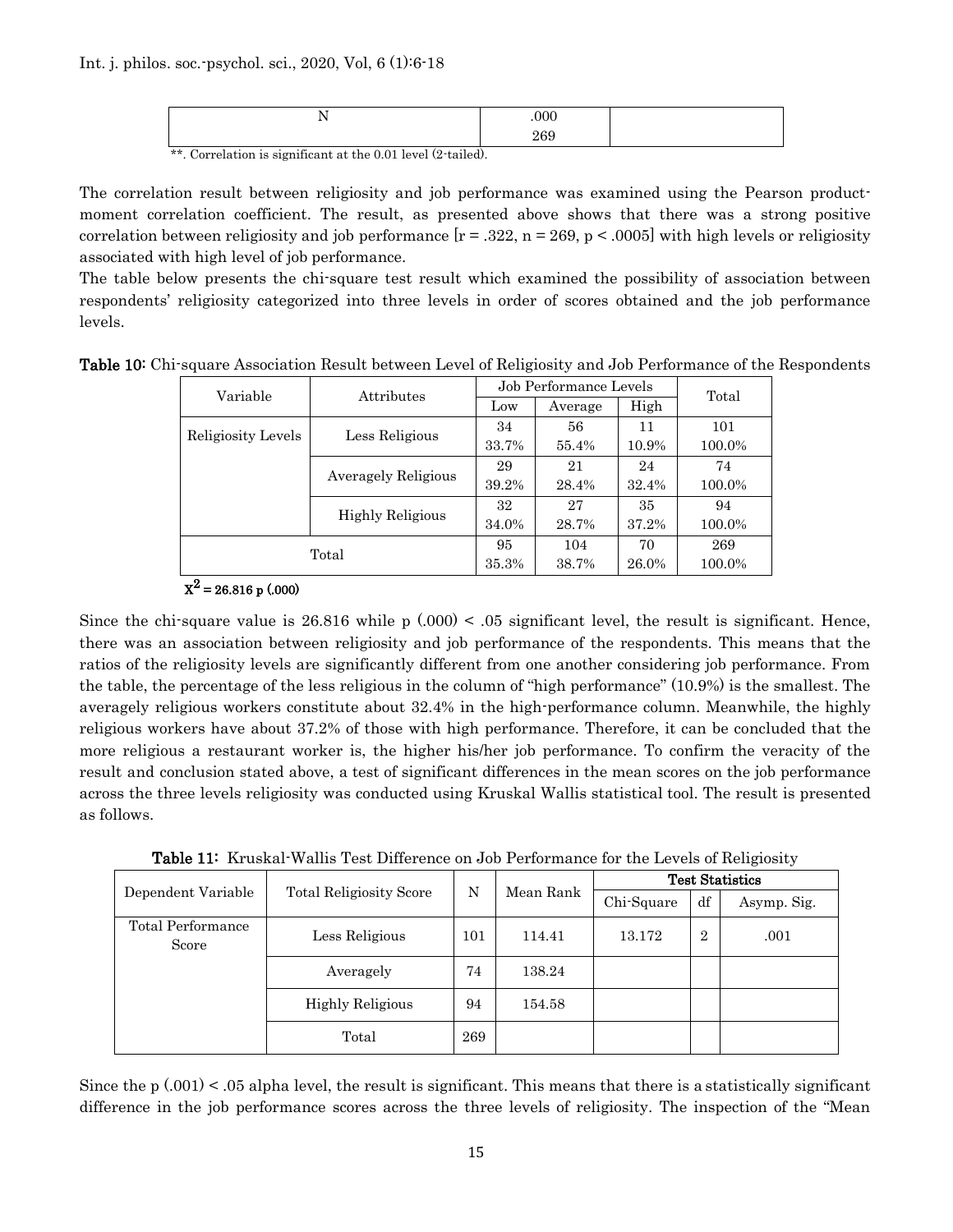Rank" score shows that the highly religious level has the highest mean score (154.58), the averagely religious group has lower mean score of 138.24 with the less religious group having the lowest mean (114.41).

## Discussion of Findings

This study has found a correlation between personality and job performance. Workers with extrovert tendencies are significantly larger in number than the introvert counterparts in the foreign cuisine restaurants according to the current study. This is unavoidable because extroverts, according to Besl (2014) are goal-getters, more assertive, sociable, enthusiastic and most times full of energy. This set of traits not only draws attention but also endears extroverts to people around. In the case of the foreign restaurants, it is understandable if recruitment system favours the extroverts over the introverts. In fact, because extroverts naturally seek attention in a social setting, working in restaurants is a potential decision of the people with these idiosyncrasies. Thus, while restaurant employment seeks potential customer-friendly recruits and would want people of similar personal background, the fact that those with extrovert traits will want to work in a socially electrifying environment such as restaurants, justifies enough, why extroverts are overrepresented in the foreign cuisine restaurant job than the introverts.

Other personal characteristics but which are achieved, such as educational qualification, marital status and job positions, also have significant relationship with the job performance of the workers in the restaurants. In terms of qualification, the more educationally qualified an employee is, the better the performance. Employees improve on knowledge, attitude and skills needed to function well and can be more productive at work through different learning or educational sources such as training, teaching etc. Hard skills are very important for a worker to perform at job. A worker with relatively low education and learning will not be able to perform some tasks unlike other contemporaries with higher educational qualification at work (Ogunleye and Osekita, 2016).

Therefore, educational qualification remains one of the achievable personal characteristics that determine job performance level of an individual. For the restaurant workers, expected performance at job is determined by education among others. More so, marital status is another personal characteristic with a significant association with job performance among restaurant workers.

The singles have been statistically proved to be better in their performance than the married. The married must have been encumbered by marital or household roles. This notion is in support of the empirical report by Padmanabhan and Magesh, (2016), who believe that single employees are capable of performing better than the married counterparts because the former have less family responsibilities which may encumber them. Among the effects of having a marital role to play and at the same time be a responsible worker is work-family role interference. For one thing, the time required to perform roles to the fullest at home may encroach the time demanded at work and vice versa. For another, the pressure from home, which is sometimes inescapable can destabilize a married employee and result in poor performance at work. Lastly, there are some employees out there whose job roles are a misnomer to the specific expected behavior to manifest in the domestic setting. For instance, a security officer for a restaurant who is often expected to engage a fluting customer using all it takes may find it difficult to be patient enough to convince an unyielding child to do what is right of that right thing is the only alternative at the moment.

In terms of religiosity, this study found out that religiosity is also a determinant of job performance. In fact, the more religious a worker is, the better the performance at work. The assertion held by Allameh et al. (2011) that individual behaviour can be influenced by belief, value and perception derived from faith, is a point to reckon with and to hold as a catalyst to performance at work. This is because, as argued by Othman and Harriri (2012) religious contents underscore behaviours that are appreciated at work especially the contextual performance which otherwise is referred to as organization citizenship behaviour (OCB). This is somewhat buttressed by Ntalianis and Darr, 2005) in Osman-Gani, et al., (2010), who claim that workers that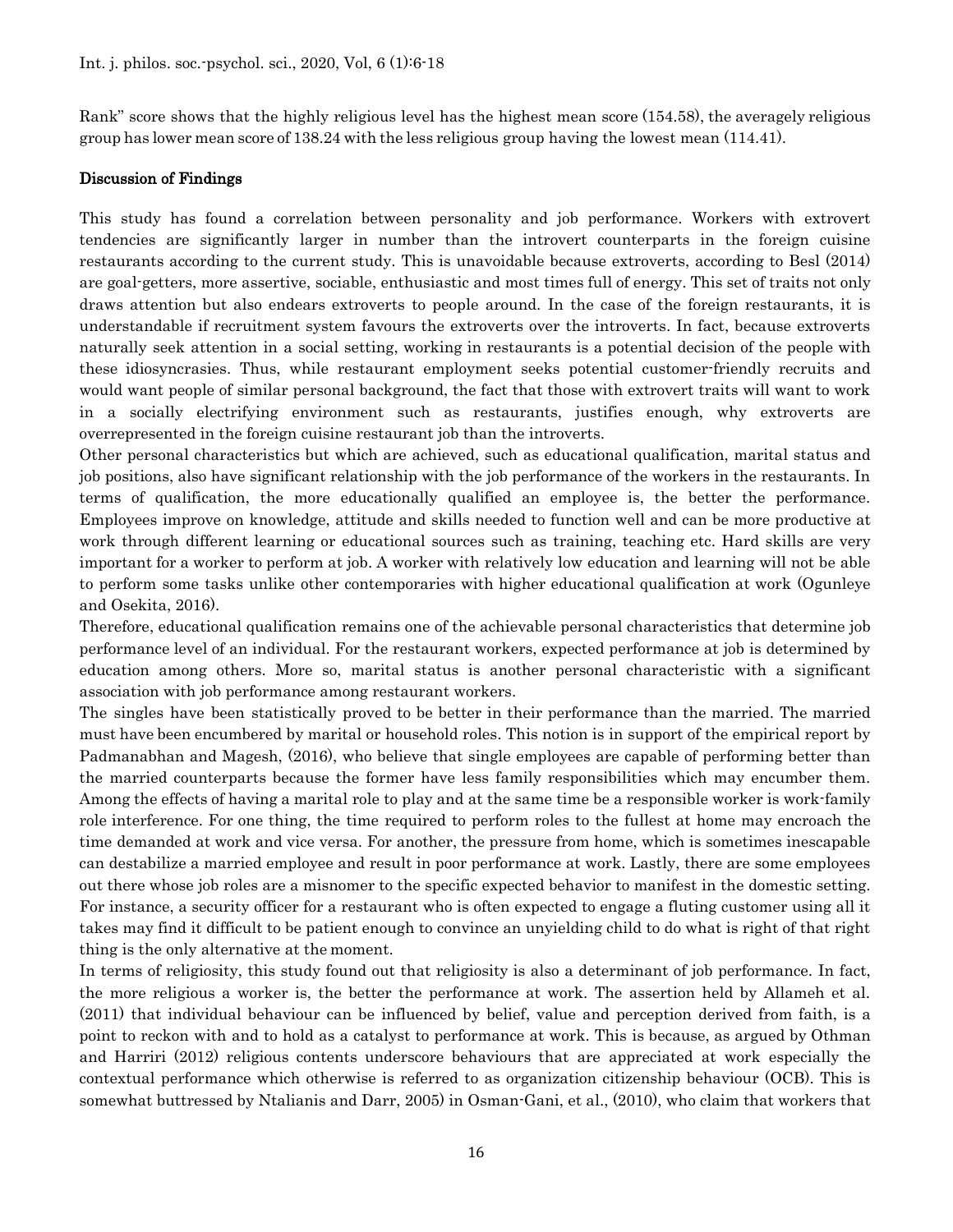hold religious teachings tight tend to possess a behaviour affected by their religious sentiments with which they identify themselves. In this context, being religious is taken as the same as being spiritual. Spirituality is seen as a motivating factor of well-being and quality of life; brings about worker's sense of purpose and meaning for actions and also induces individual's consciousness towards network relationship and the society at large. In fact, the complementary role of spirituality with work life in gingering workers' capacity maintains and sustains organisational goal and objectives as long as they feel complete from within, i.e. physically, mentally and spiritually, (Khanifar et al., 2014). It is therefore not surprising to see employers and employees infusing prayer routines with workplace schedule. More importantly, the connection found between religiosity and job performance by this study gives credence to discovery of Ntalianis and Raja, (2002), Sikorsa- Simmons (2005), McGhee and Grant, (2008) and Kutcher, et al., (2010) who found that there is cause-effect relationship between religiosity and contextual performance. More so, Rastgar et al. (2012) report that religiosity encourages employees to be hardworking.

#### Conclusion

The bottom line for businesses today is that success lies in execution: execution of their business strategies, translation of great ideals into products and services, translation of organizational capabilities into competitive business advantages and translation of market opportunities into increased revenue streams. Successful execution leads to increased business volume, increased market share and growth. Human capital, which is readily available and accessible constitutes the most vital component to execute the strategies available for organisations to use. The idea therefore is that successful execution is dependent upon the optimal performance of the organization's workforce. When human resources are maximally utilized and, it leads to the attainment of organisational goals. Findings from this study revealed that the job performance of an individual worker is a multi-factorial factor determined by varieties of interrelated dynamics of personal influences such as personality, marital status, educational background, sex, and religiosity. These major factors not only determine the ability to perform but also determine the possibility of working in a foreign cuisine restaurant. The factors are also peculiar to individual workers and in different dimensions and dynamics. Recruiters and employers should therefore take cognizance of these factors in the course of employment of workers for their organisations.

#### References

- 1. Allameh, S. M., Amiri, S., & Asadi, A. (2011). A survey of relationship between organizational commitments and organizational citizenship behaviour. Case study: Regional Water Organization of Mazandaran Province. *Interdisciplinary Journal of Contemporary Research in Business*, 3(5), 360-368.
- 2. Barrick, M. R., & Mount, M. K. (1991). The Big Five personality dimensions and job performance: A meta-analysis. Personnel Psychology, 44, 1–26.
- 3. Barrick, M. R., Mount, M. K., & Li, N. (2013). The theory of purposeful work behavior: The role of personality, higher-order goals, and job characteristics. Academy of management review, 38(1), 132-153.
- 4. Barrick, M. R., Mount, M. K., & Strauss, J. P. (1993). Conscientiousness and performance of sales representatives: Test of the mediating effects of goal setting. Journal of applied psychology, 78(5), 715.
- 5. Besl, A. (2014). Introversion Vs. Extraversion and Job Performance. Retrieved from https://blog.psionline.com/talent/introversion-vs.-extraversion-and-job-performance.
- 6. Bing, M.N., & Lounsbury, J.W. (2000). Openness and job performance in U.S.-based Japanese manufacturing companies. Journal of Business and Psychology. 14, 515-522.
- 7. Campbell, J. P., Gasser, M. B., & Oswald, F. L. (1996). The substantive nature of job performance variability. Individual differences and behavior in organizations, 258, 299.
- 8. Cochran, W.G. (1977). Sampling Techniques. Third Edition. New York: John Wiley and Sons.